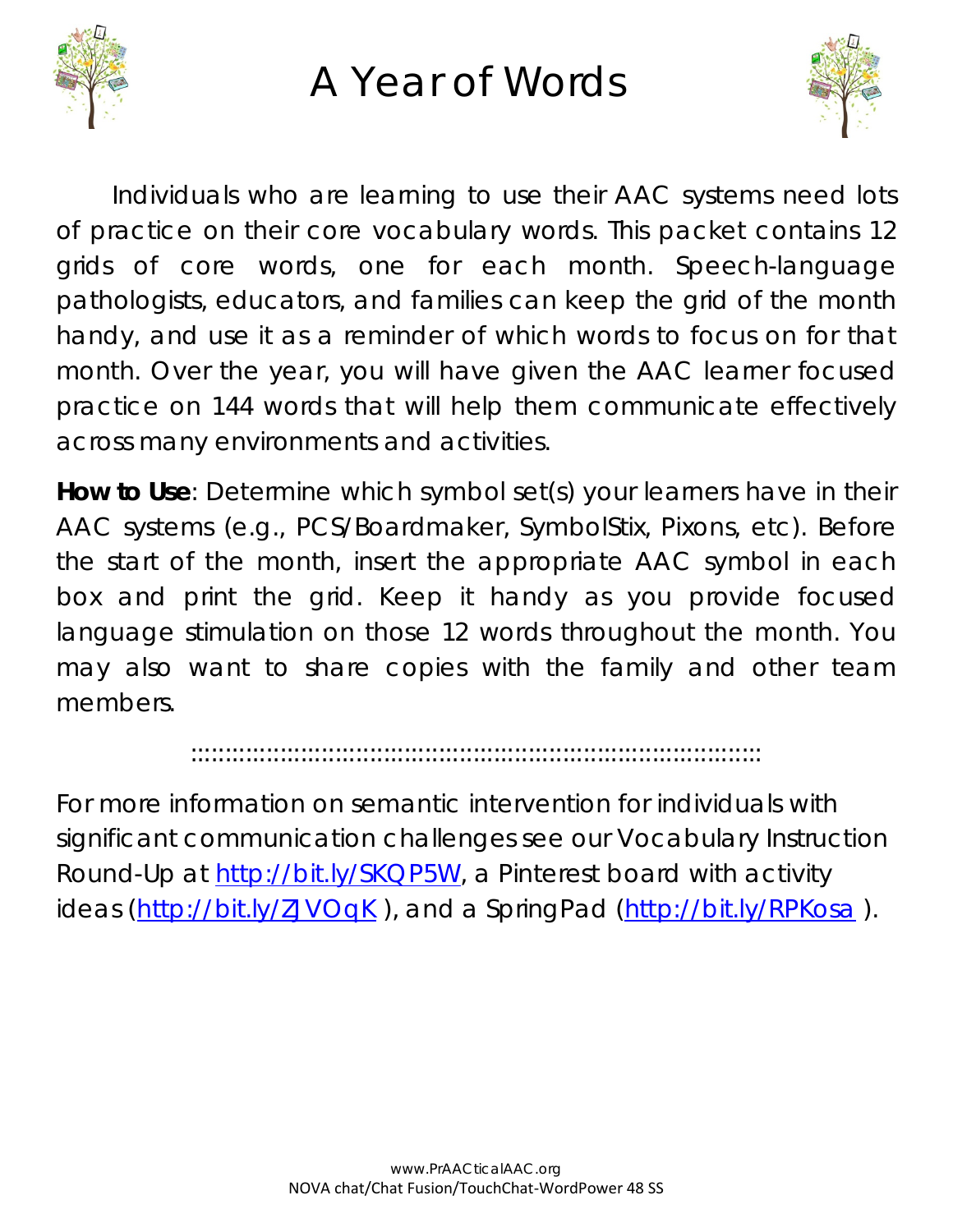

www.PrAACticalAAC.org NOVA chat/Chat Fusion/TouchChat-WordPower 48 SS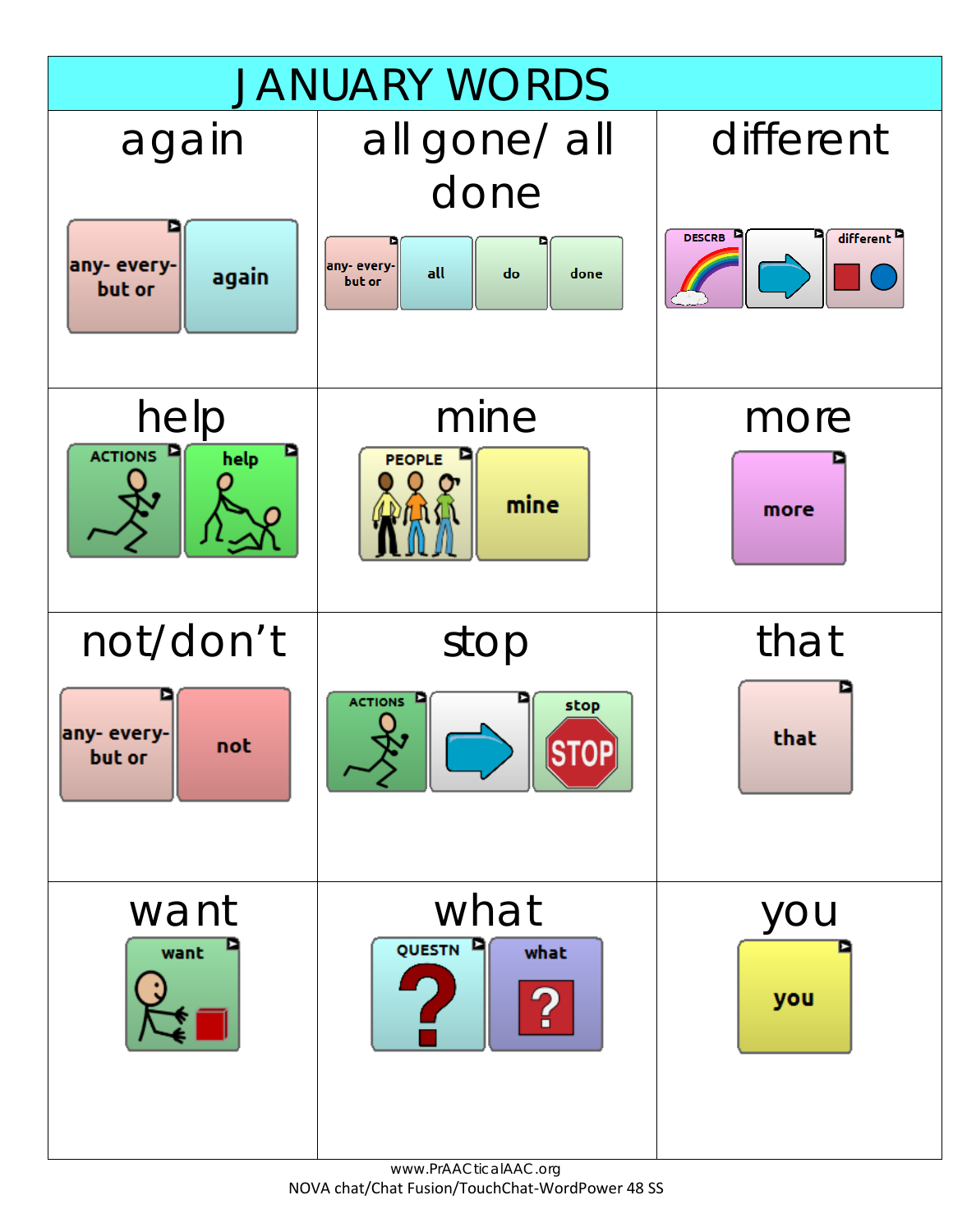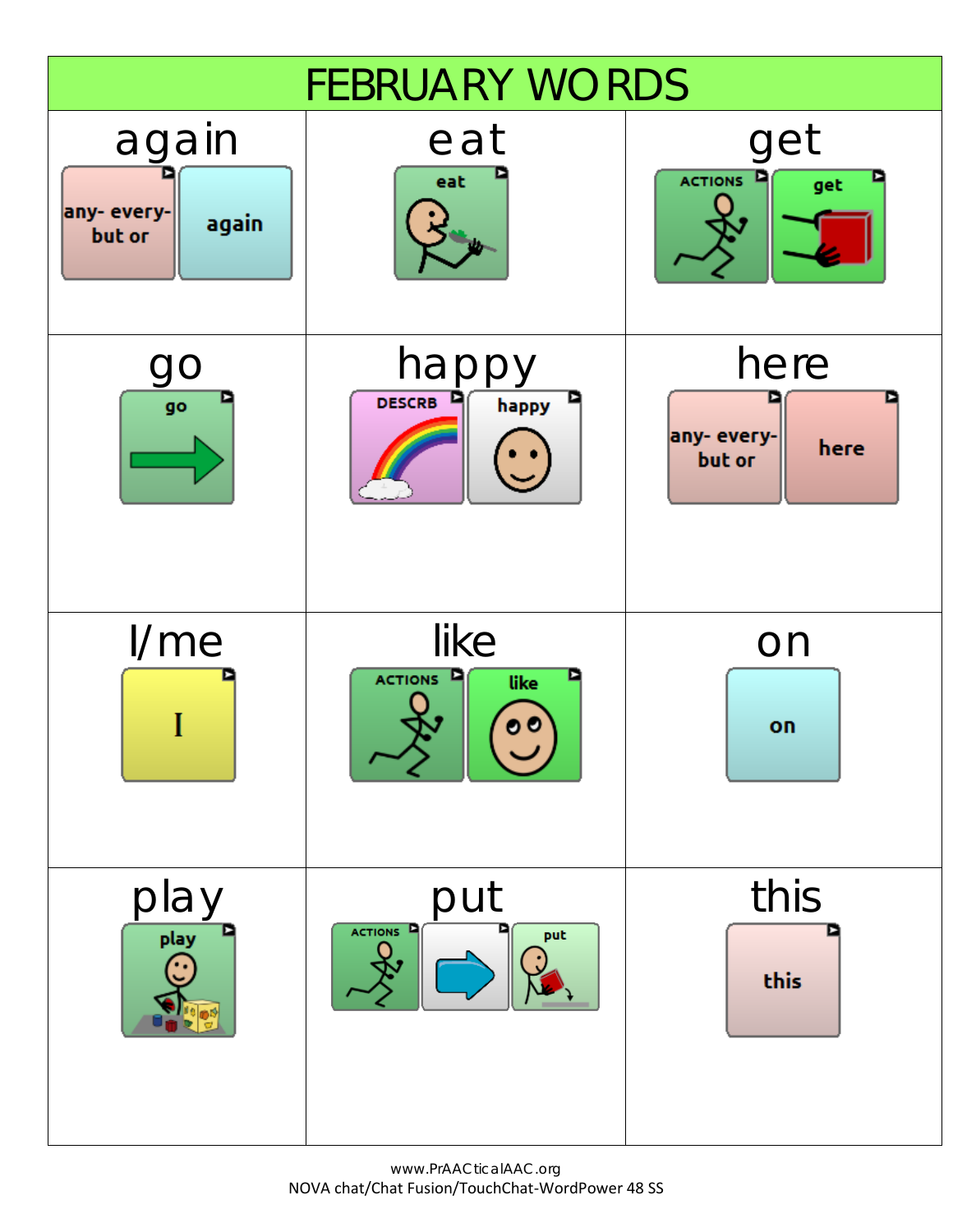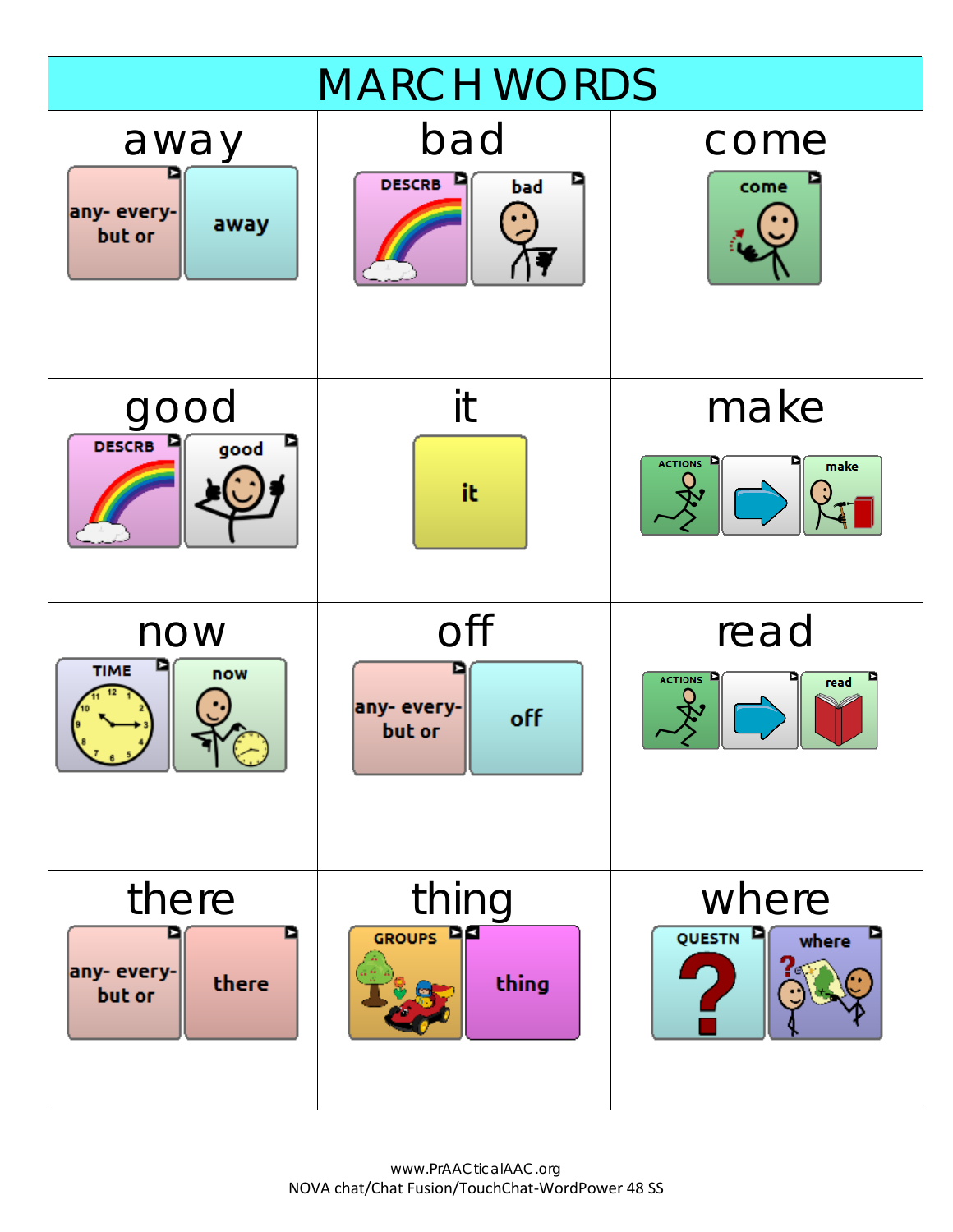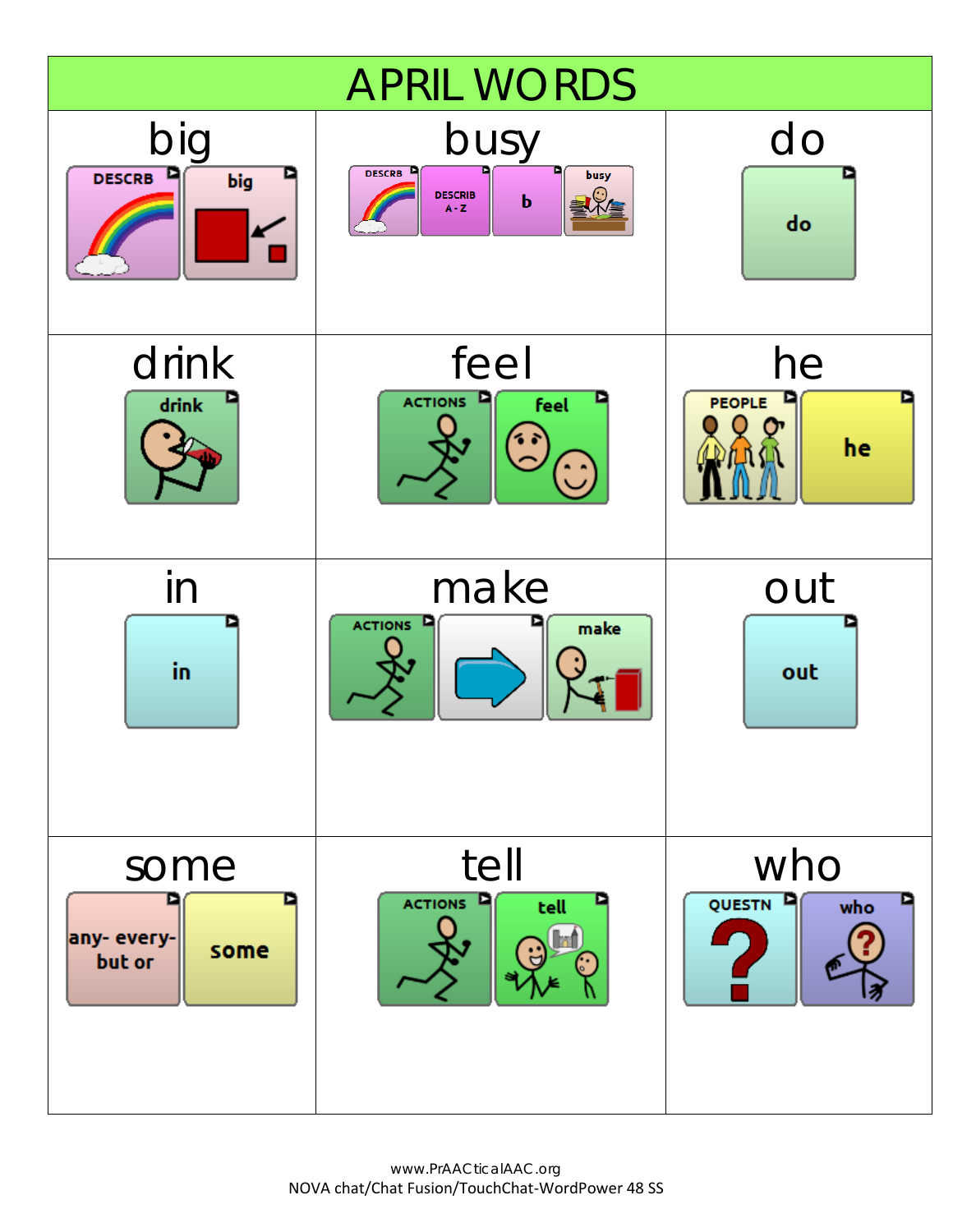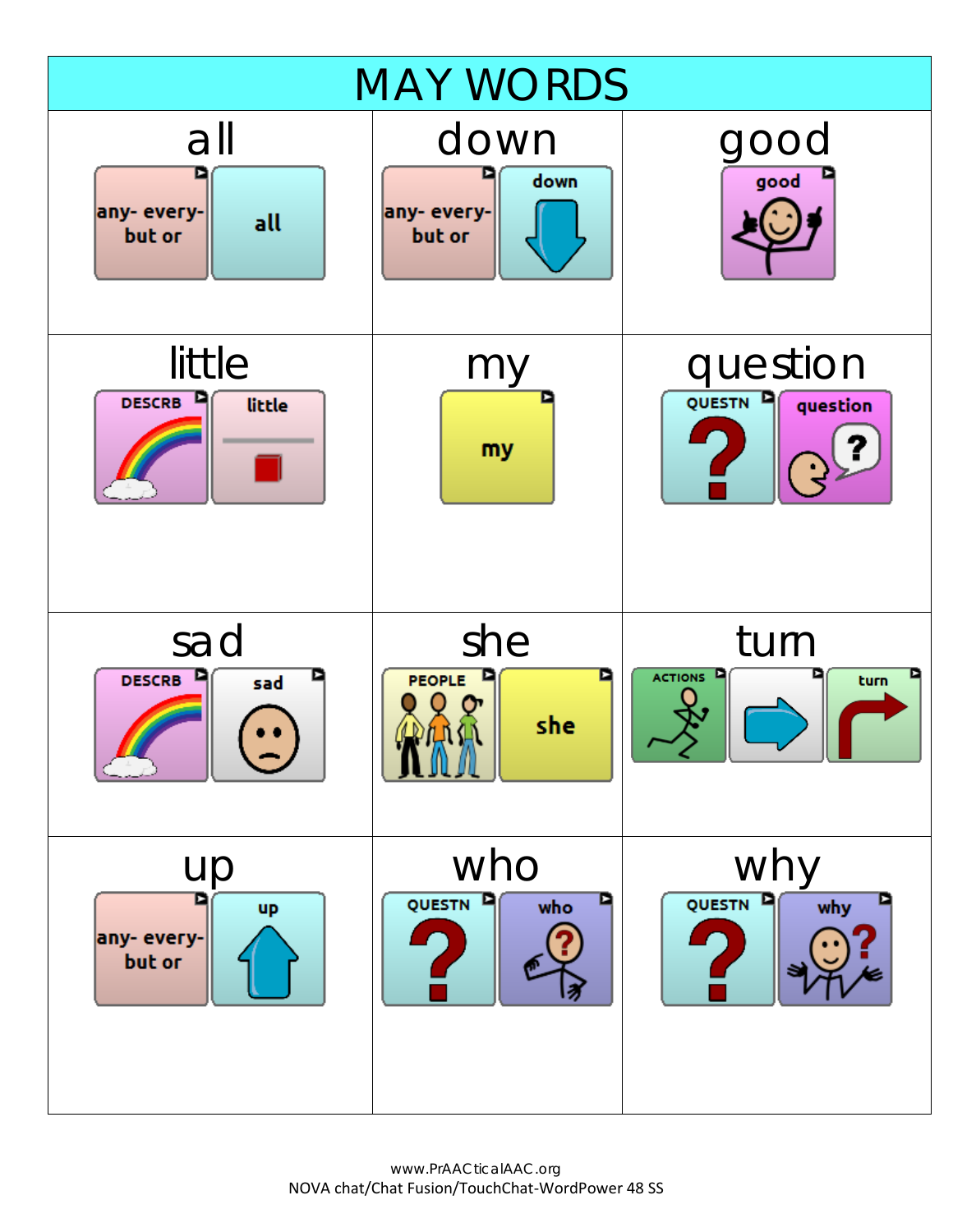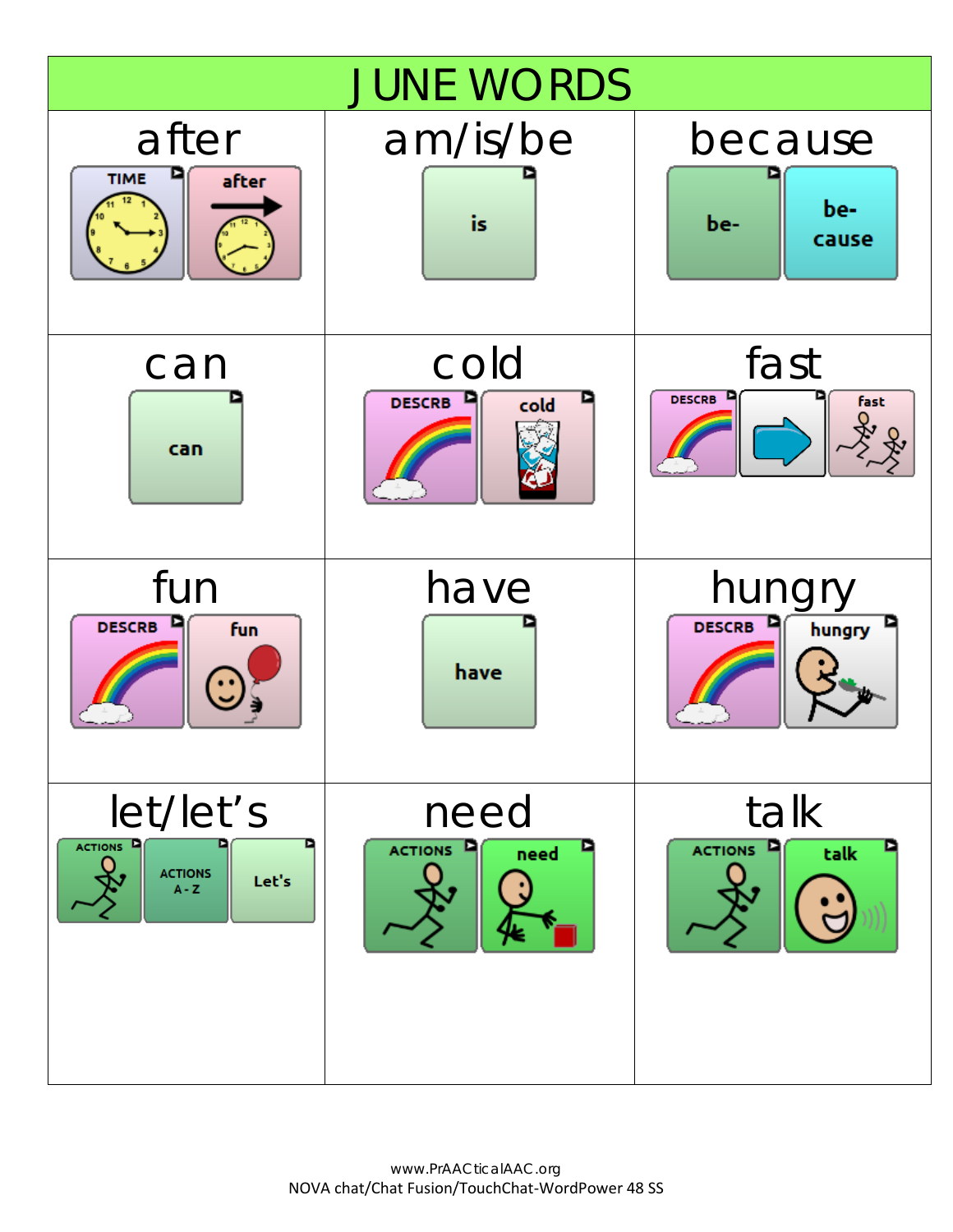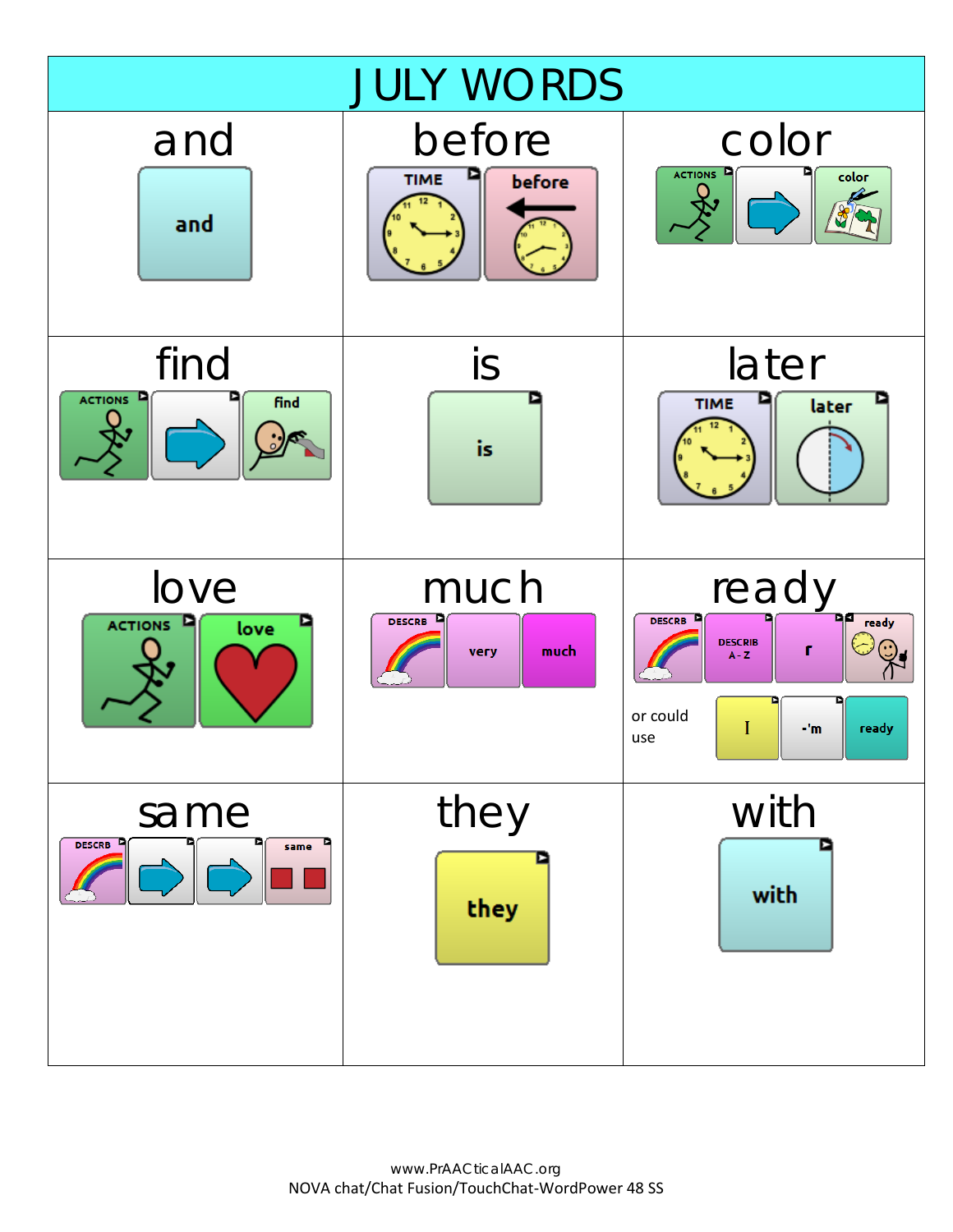

www.PrAACticalAAC.org NOVA chat/Chat Fusion/TouchChat-WordPower 48 SS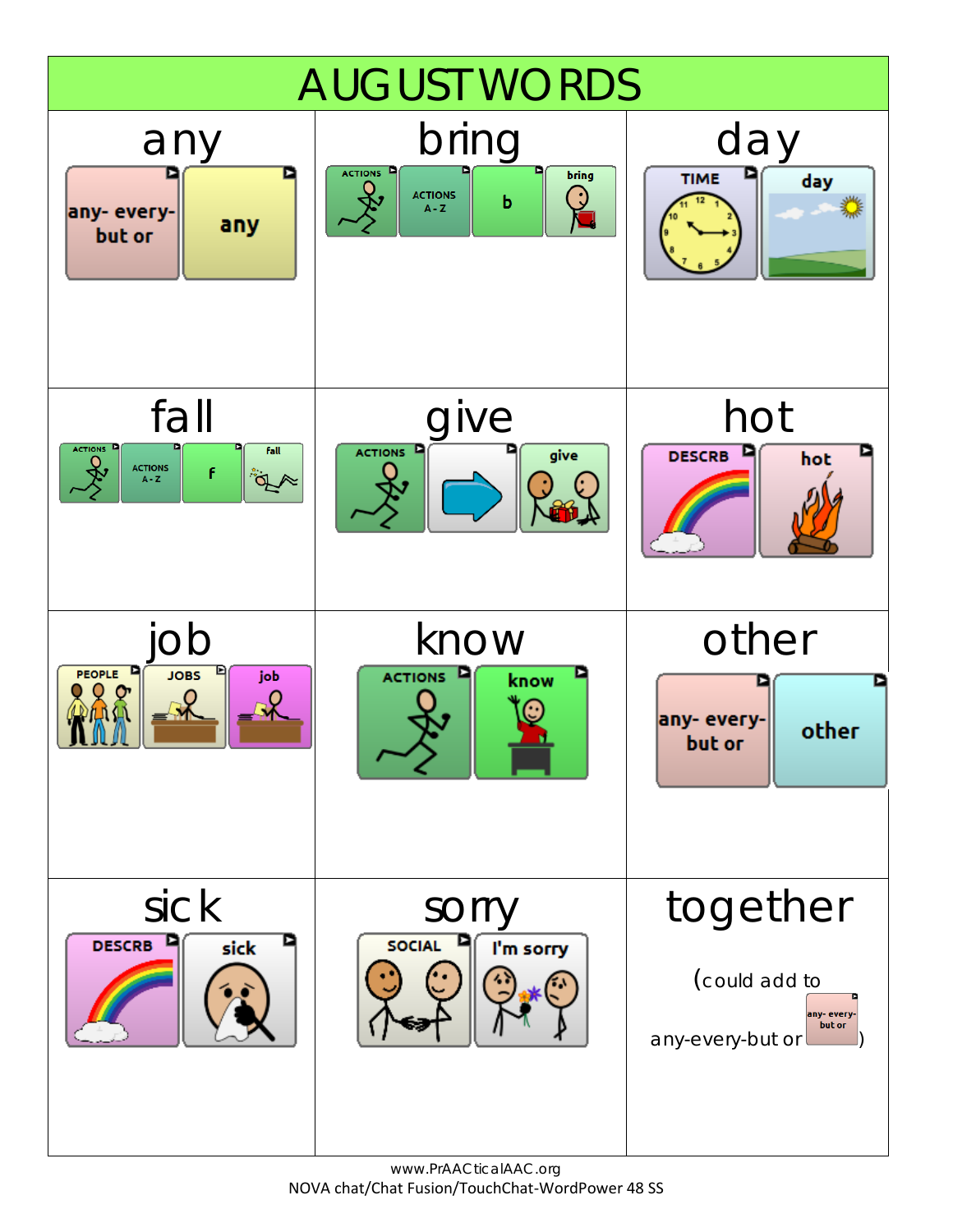

www.PrAACticalAAC.org NOVA chat/Chat Fusion/TouchChat-WordPower 48 SS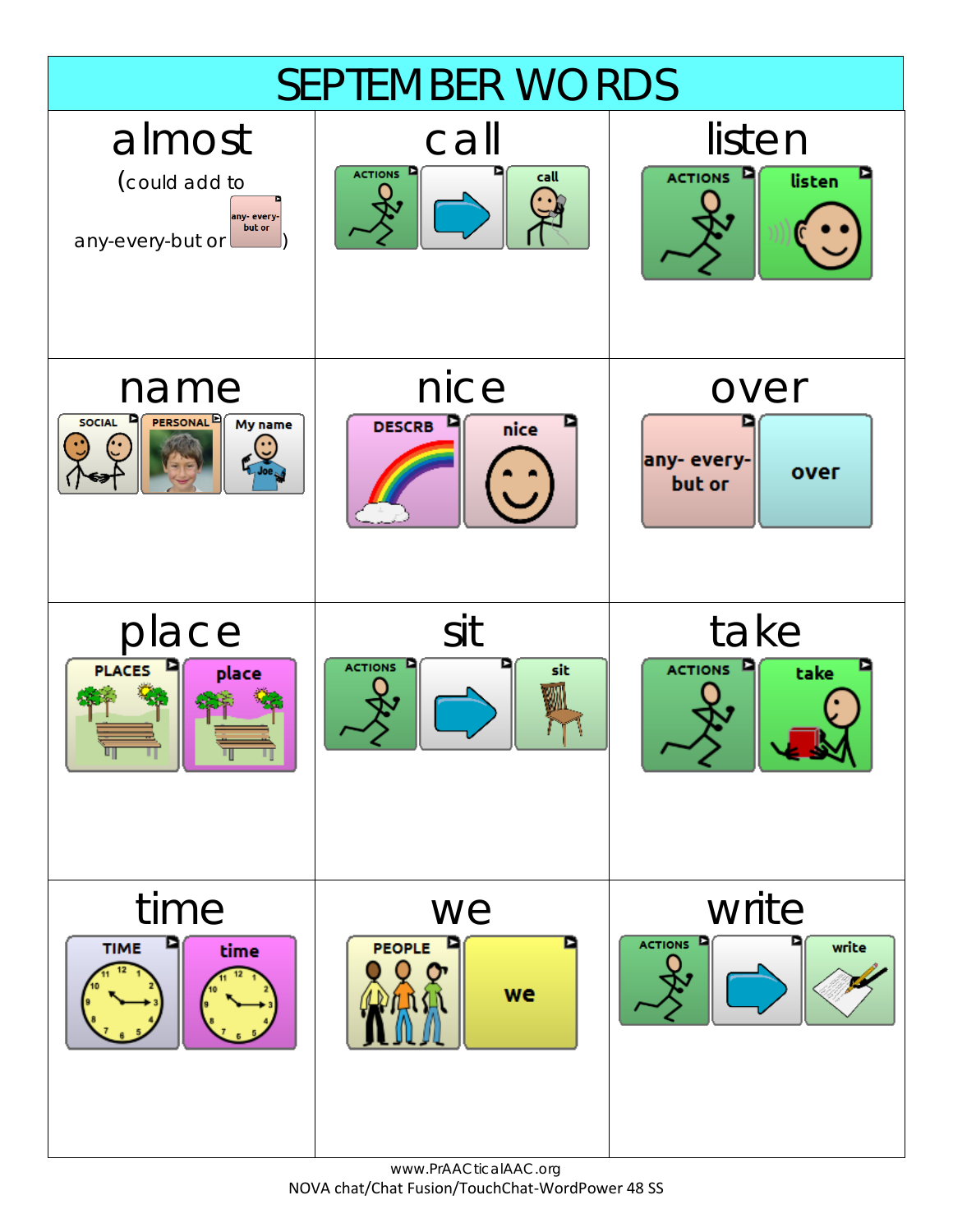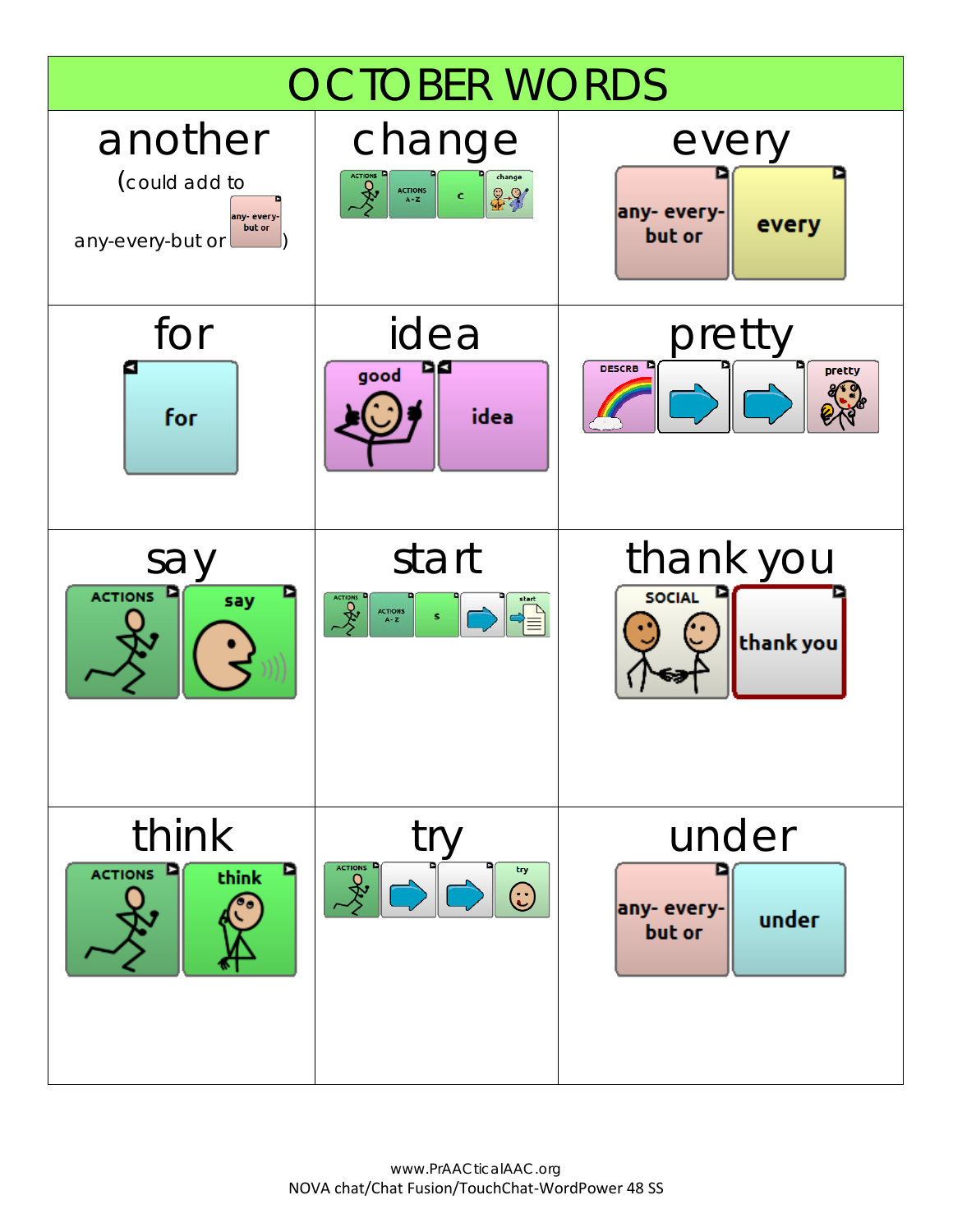